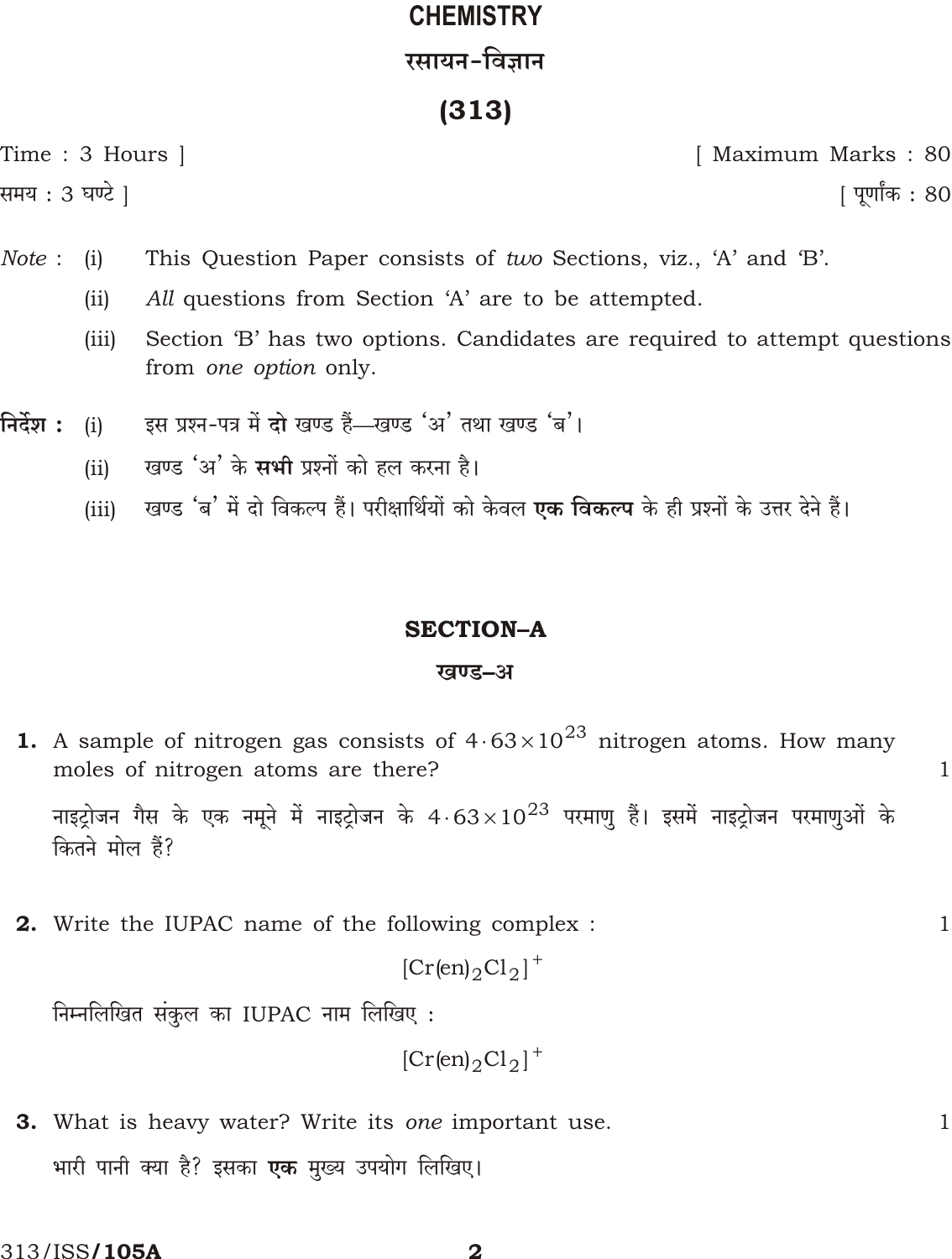- Name the SI unit of  $(i)$  temperature and  $(ii)$  mass. 4.  $(a)$ 
	- Name the prefixes used for (i)  $10^9$  and (ii)  $10^{-9}$ .  $\overline{2}$  $(b)$
	- *(i)* ताप और *(ii)* द्रव्यमान के SI मात्रक लिखिए। (क)
	- (ख) (i) 10<sup>9</sup> और (ii) 10 <sup>9</sup> के लिए प्रयोग होने वाले उपसर्गों के नाम लिखिए।

```
5. Calculate the wavelength of Lyman line corresponding to n_23.
   [ Given : R_{\rm H} 109677 cm ^{-1} ]
```
 $n_2$  3 से संगत लाइमैन रेखा (लाइन) का तरंगदैर्घ्य परिकलित कीजिए।

```
| दिया है : R_{\rm H} 109677 cm ^{-1} |
```
**6.** The rates of diffusion of  $CO<sub>2</sub>$  and  $O<sub>3</sub>$  were found to be 0.29 and 0.271 respectively. Calculate the molecular mass of  $CO<sub>2</sub>$ , if the molecular mass of  $O<sub>3</sub>$ is 48.

 $CO_{2}$  और  $O_{3}$  की विसरण दर क्रमशः 0.29 और 0.271 है। यदि  $O_{3}$  का आण्विक द्रव्यमान 48 हो, तो  $CO_2$  का आण्विक द्रव्यमान परिकलित कीजिए।

7. Acetic acid associates in benzene.  $1.60$  g of acetic acid when dissolved in 100 g of benzene raised the boiling point by 0.35 °C. Calculate the van't Hoff factor.

```
[ Given : K<sub>b</sub> for benzene = 2 57 K kg mol<sup>1</sup>; normal molar mass of acetic
\text{acid} = 60 \text{ g mol}^{-1}बेन्जीन में एसिटिक अम्ल संगुणित होता है। 100 g बेन्जीन में 1·60 g एसिटिक अम्ल घुलने पर
कथनांक का उन्नयन 0.35 °C होता है। वैन्ट हॉफ गुणक का परिकलन कीजिए।
```

```
| दिया है : बेन्जीन के लिए K_{\rm b} 2 57K kg mol ^1; एसिटिक अम्ल का सामान्य मोलर
द्रव्यमान = 60 g mol ^{-1} |
```
 $\overline{2}$ 

 $\overline{2}$ 

 $\overline{2}$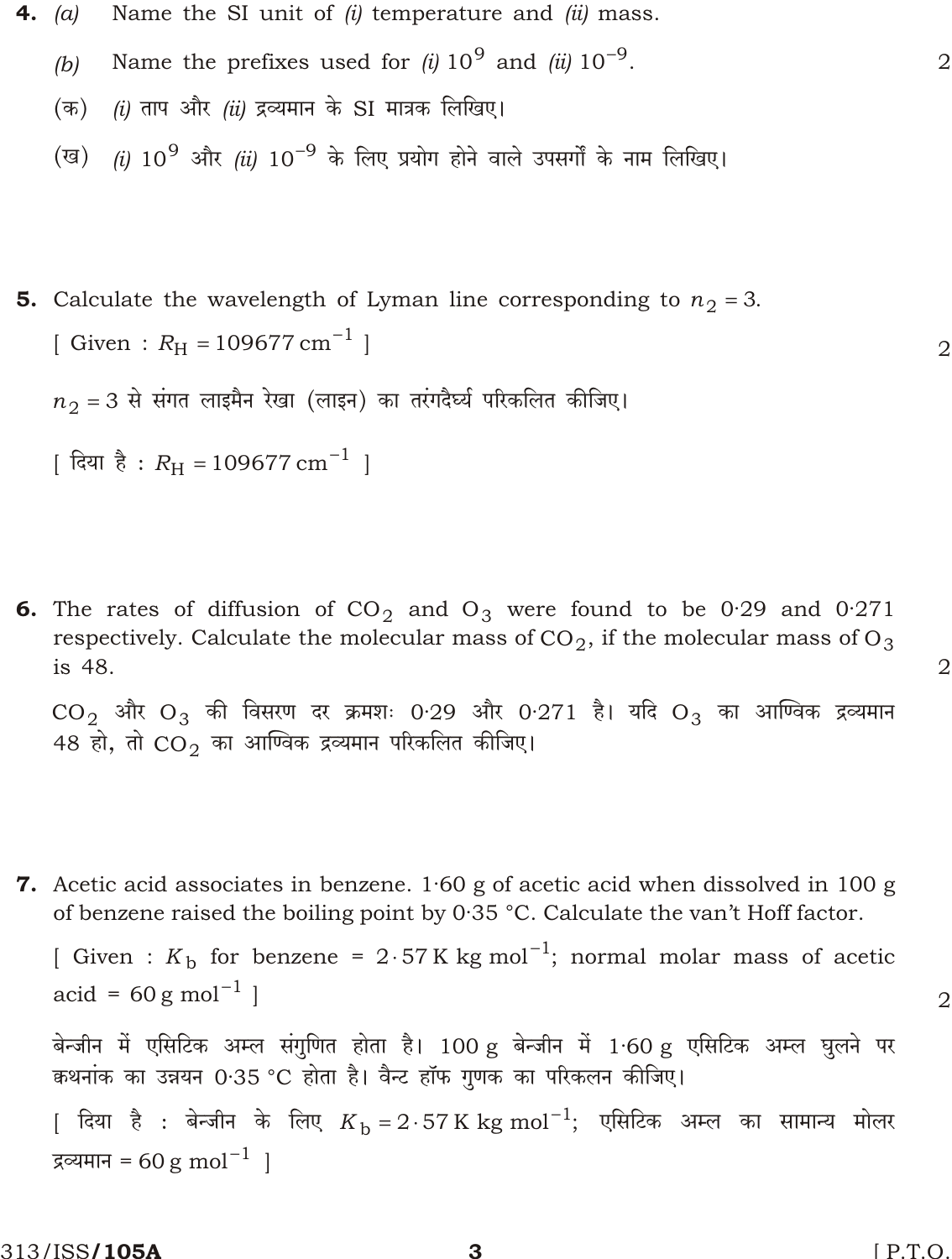8. Calculate the enthalpy change for the reaction

 $H_2(g)$   $Br_2(g)$  $2HBr(g)$ 

Given:

Bond enthalpy of H-H  $435 \text{ kJ}$  mol  $^{-1}$ Bond enthalpy of  $Br$ —Br 192 kJ mol<sup>1</sup> Bond enthalpy of H-Br  $364 \text{ kJ}$  mol  $^{-1}$ 

निम्नलिखित अभिक्रिया का एन्थैल्पी परिवर्तन परिकलित कीजिए:  $H_2(g)$   $Br_2(g)$  $2HBr(g)$ 

दिया है:

 $H$ —H की आबंध एन्थैल्पी 435 kJ mol $^{-1}$ 

 $Br$ — Br की आबंध एन्थैल्पी 192 kJ mol $^{\rm 1}$ 

 $H$ —Br की आबंध एन्थैल्पी 364 kJ mol $^{-1}$ 

**9.** (a) Write the IUPAC name of the following compound :

$$
\begin{array}{c}\n\text{OH} & \text{Cl} \\
\downarrow & \downarrow \\
\text{CH}_3-\text{CH}-\text{CH}_2-\text{CH}-\text{COOH}\n\end{array}
$$

Describe Sandmeyer reaction.  $(b)$ 

(क) निम्नलिखित यौगिक का IUPAC नाम लिखिए:

$$
\begin{array}{c}\n\text{OH} & \text{Cl} \\
\downarrow \\
\text{CH}_3-\text{CH}-\text{CH}_2-\text{CH}-\text{COOH}\n\end{array}
$$

(ख) सैण्डमेयर अभिक्रिया का वर्णन कीजिए।

4

 $\overline{2}$ 

 $\overline{2}$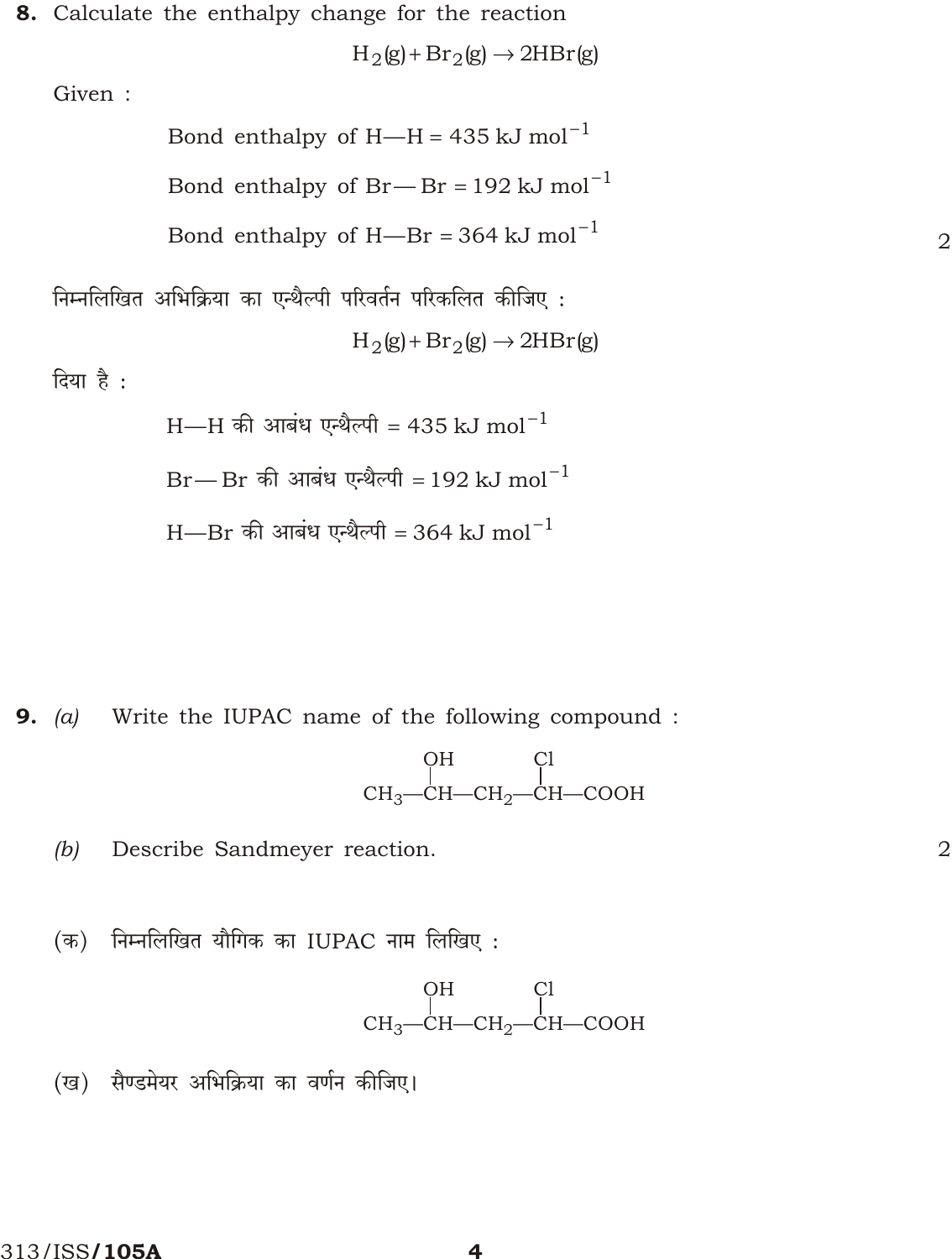10. Magnesium reacts with sulphur as per the following chemical equation to form  $MgS$ :

#### Mg S MgS

In an experiment,  $2.00$  g of magnesium was reacted with  $2.00$  g of sulphur.

- $(a)$ Which is the limiting reagent?
- $(b)$ How many moles of MgS will be formed?
- $|c|$ How many moles of other substance will remain unconsumed after the reaction?
- $(d)$ What mass of the limiting reagent be taken so that no reactant is left at the end of the reaction?

[Atomic mass : Mg = 24.3 a.m.u.; S = 32.1 a.m.u.]

 $\overline{4}$ 

निम्नलिखित रासायनिक समीकरण के अनुसार मैग्नीशियम, सल्फर के साथ अभिक्रिया करके MgS बनाता है :

#### Mg S MgS

एक प्रयोग में 2.00 g मैग्नीशियम, 2.00 g सल्फर के साथ अभिक्रिया करता है।

(क) इस अभिक्रिया में सीमान्त अभिकारक कौन है?

(ख) MgS के कितने मोल बनेंगे?

- (ग) अभिक्रिया के उपरान्त दूसरे पदार्थ के कितने मोल अनभिकृत रह जाएंगे?
- सीमान्त अभिकारक की कितनी मात्रा ली जाए ताकि अभिक्रिया के उपरान्त कोई भी अभिकारक (घ) शेष न बचे?

[ परमाणु द्रव्यमान : Mg = 24.3 a.m.u.; S = 32.1 a.m.u. ]

- Define an orbital. With the help of a diagram, describe the shape of a 11.  $(a)$ 2s orbital. How is it different from 1s orbital?
	- Define Pauli's exclusion principle.  $(b)$

 $\overline{4}$ 

- (क) कक्षक की परिभाषा दीजिए। एक चित्र की सहायता से 2s कक्षक की आकृति का वर्णन कीजिए। यह 1s कक्षक से किस प्रकार भिन्न है?
- (ख) पाउली के अपवर्जन सिद्धान्त की परिभाषा दीजिए।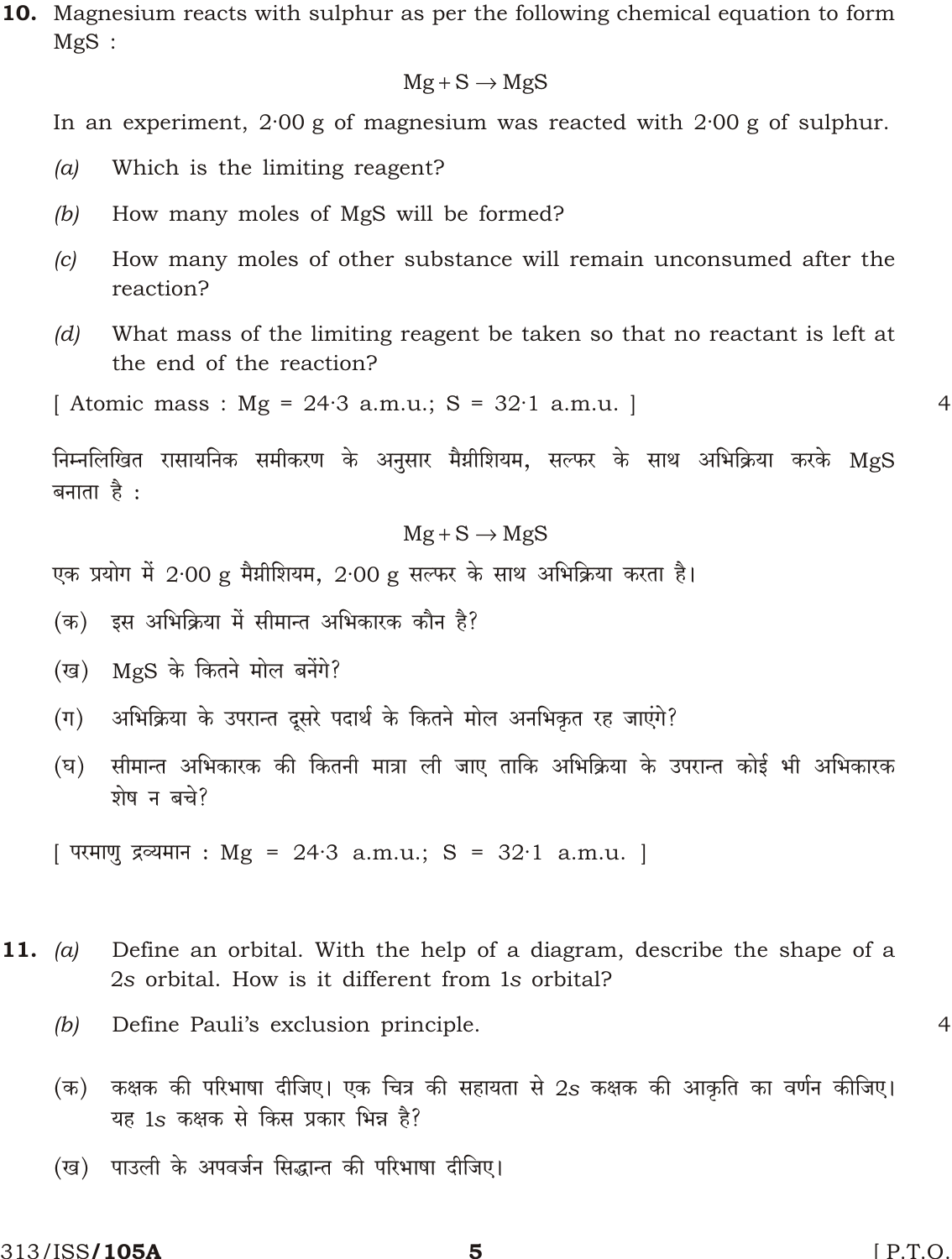12. Examine the illustration of a portion of the defective crystal given below and answer the following questions :



- What is this type of defect called? Also name the defect.  $(a)$
- How is the density of a crystal affected by this defect?  $(b)$
- How is the stoichiometry of the compound affected by this defect?  $(c)$
- $(d)$ Which type of ionic compounds shows this type of defect? Name one such compound.

 $\overline{4}$ 

नीचे दिए गए चित्र में एक विरूपित (दोषपूर्ण) क्रिस्टल के एक भाग को दर्शाया गया है। इसका अवलोकन करके निम्नलिखित प्रश्नों का उत्तर दीजिए:



- यह दोष किस प्रकार का कहलाता है? दोष का नाम भी बताइए। (क)
- इस प्रकार के दोष से क्रिस्टल का घनत्व कैसे प्रभावित होता है? (ख)
- $(\pi)$ इस दोष से यौगिक की रससमीकरणमिति (स्टॉइकियोमीटी) पर क्या प्रभाव पडता है?
- (घ) किस प्रकार के आयनी यौगिकों में यह दोष पाया जाता है? ऐसे **एक** यौगिक का नाम बताइए।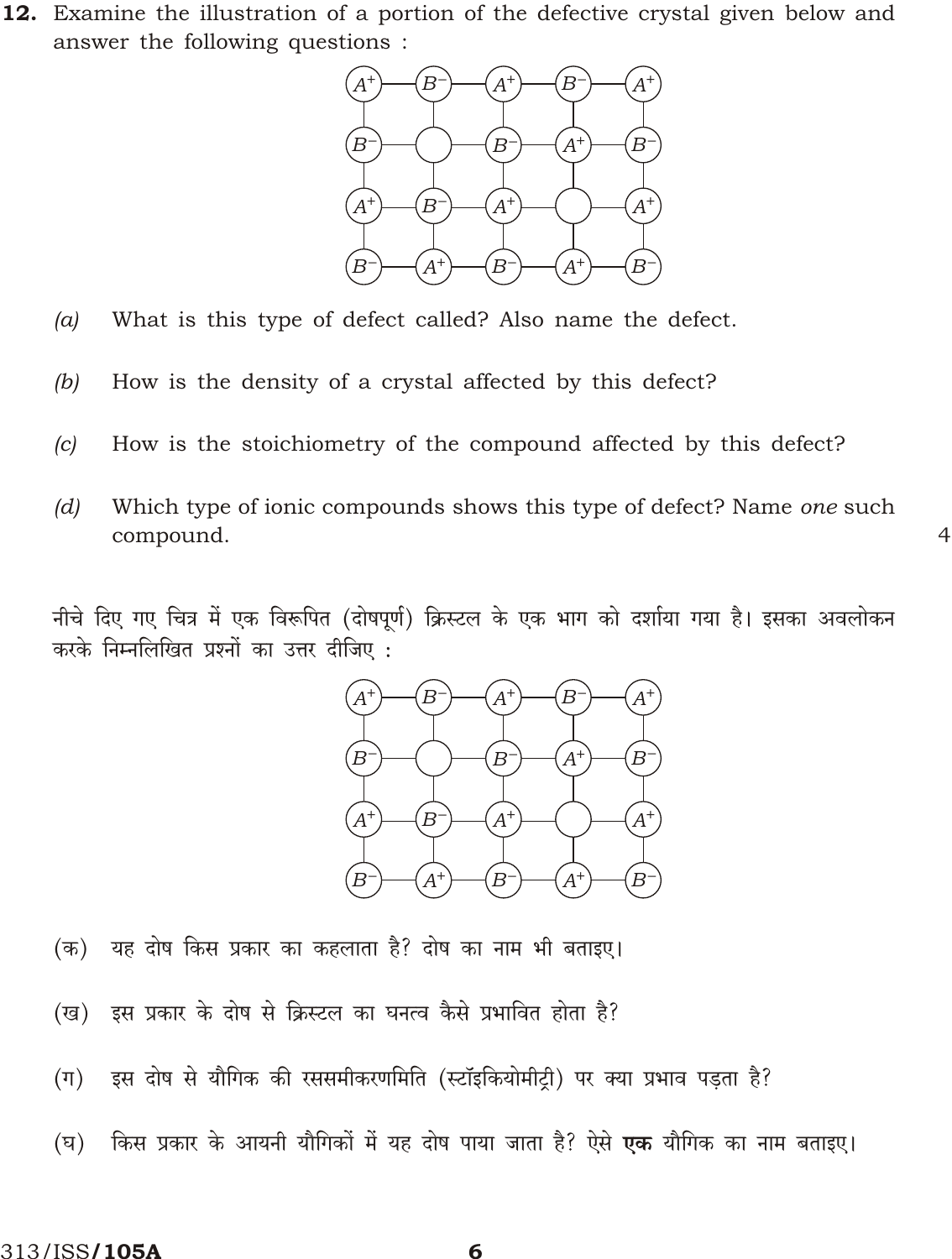- **13.** Explain the following:
	- Reaction between  $FeCl_3$  and  $NH_4SCN$  solutions attains a stable  $(a)$ equilibrium in an open vessel but decomposition of  $CaCO<sub>3</sub>$  does not.
	- At equilibrium, the mass of each of the reactants and products remains  $(b)$ constant. Does it mean that the reaction has stopped?
	- $NH<sub>3</sub>$  is more readily adsorbed on the surface of charcoal in comparison  $(c)$ to  $O_2$ .
	- In case of chemisorption, adsorption first increases and then decreases  $(d)$ with the increase in temperature.

निम्नलिखित की व्याख्या कीजिए:

- (क) खुले पात्र में FeCl<sub>3</sub> और NH<sub>4</sub>SCN विलयन आपस में अभिक्रिया करके स्थायी साम्य प्राप्त कर लेते हैं परन्तु CaCO3 का विघटन नहीं।
- साम्यावस्था में अभिकारकों और उत्पादों के द्रव्यमान स्थिर रहते हैं। क्या इसका अर्थ है कि (ख) अभिक्रिया रुक गई?
- $O<sub>2</sub>$  की अपेक्षा NH<sub>3</sub> चारकोल पर अधिक तेजी से अधिशोषित होती है।  $(\Pi)$
- रासायनिक अधिशोषण तापमान के बढने पर पहले बढता है और फिर घटता है।  $(\overline{\mathbf{E}})$
- 14.  $(a)$ Explain the following:
	- (i) Hydrogen ion cannot exist free in aqueous solution.
	- (ii) When an aqueous  $AgNO_3$  solution is added to silver iodide solution, a precipitate is formed.
	- $(b)$ In a first-order reaction, the concentration of a reactant is reduced from 0 6 mol L  $^{1}$  to 0 2 mol L  $^{1}$  in 5 minutes. Calculate the rate constant of the reaction.
		- [Given:  $log3 \ 0.4771$ ]
	- निम्नलिखित की व्याख्या कीजिए : (क)
		- जलीय विलयन में हाइड़ोजन आयन मुक्त रूप से विद्यमान नहीं हो सकता।  $(i)$
		- सिल्वर आयोडाइड विलयन में जब AgNO3 का जलीय विलयन मिलाया जाता है, तो एक अवक्षेप  $(ii)$ बनता है।
	- (ख) एक प्रथम-कोटि की अभिक्रिया के लिए अभिकारक की सान्द्रता 5 मिनट में 0 6 mol L  $^{\rm 1}$  से घटकर 0 2 mol L  $^1$  हो जाती है। इस अभिक्रिया के लिए दर स्थिरांक का परिकलन कीजिए।

[ दिया है : log 3 0 4771 ]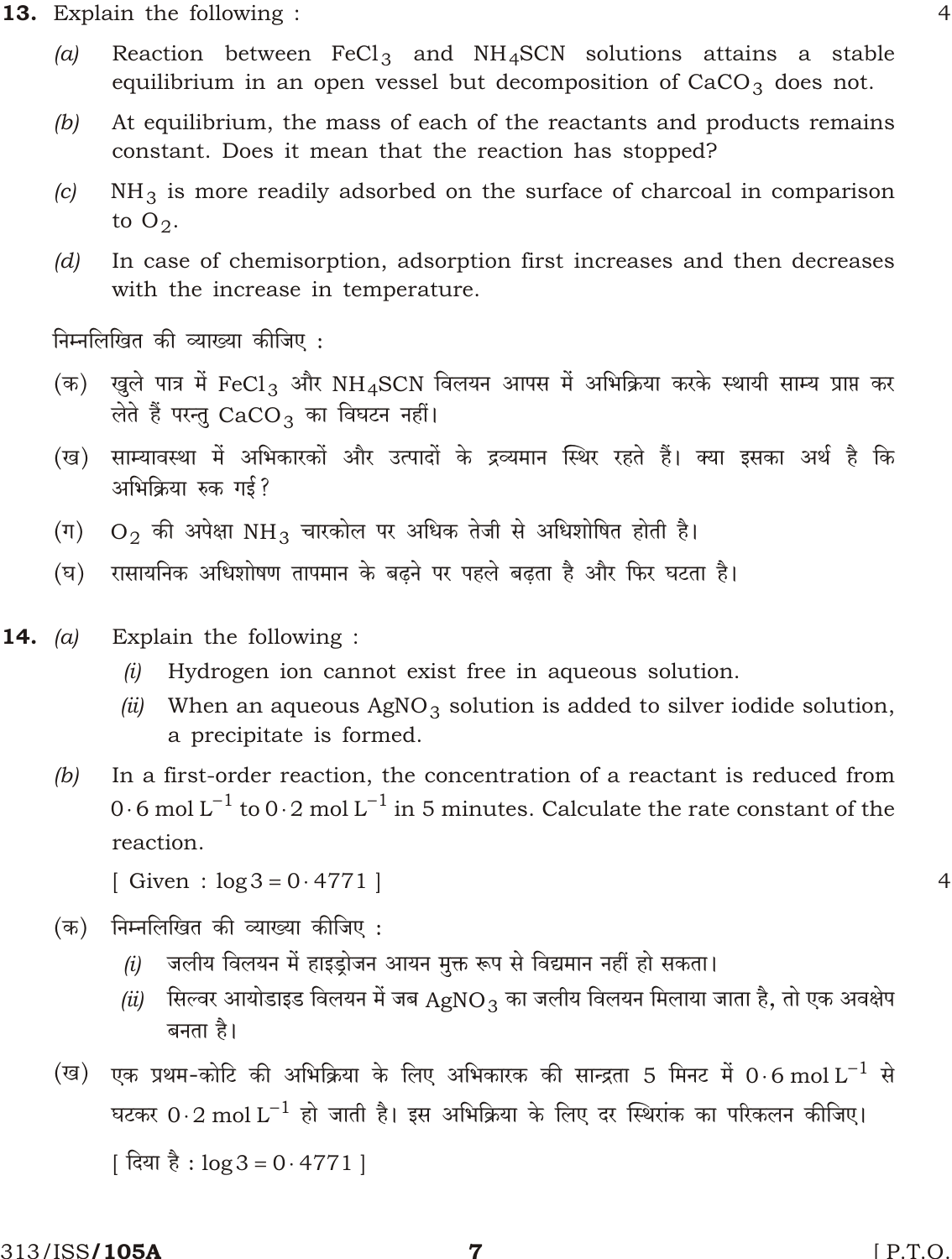- Describe how potassium permanganate is obtained from pyrolusite ore. 15.  $(a)$ Write the chemical equations for the reactions involved.
	- $(b)$ Describe with an example each the oxidizing actions of potassium permanganate in alkaline and acidic media.

 $\overline{4}$ 

 $\overline{4}$ 

 $\overline{4}$ 

- पाइरोलुसाइट अयस्क से पोटैशियम परमैंगनेट कैसे प्राप्त किया जाता है? वर्णन कीजिए। सम्बद्ध (क) रासायनिक अभिक्रियाओं के लिए रासायनिक समीकरण लिखिए।
- एक-एक उदाहरण की सहायता से पोटैशियम परमैंगनेट द्वारा क्षारीय तथा अम्लीय माध्यम में (ख) ऑक्सीकारक क्रियाओं का वर्णन कीजिए।
- **16.** Account for the following:
	- Heavier elements of  $p$  block exhibit the so-called 'inert pair effect'.  $(a)$
	- $(b)$ Boric acid is not a protonic acid.
	- $(c)$  $SiO<sub>2</sub>$  is a high melting solid, whereas  $CO<sub>2</sub>$  is a gas.
	- $(d)$ Chlorofluorocarbons (CFCs) are environmentally hazardous.

निम्नलिखित के कारण बताइए:

- $\,p\,$  ब्लॉक के भारी तत्त्व 'निष्क्रिय युग्म प्रभाव' दर्शाते हैं। (क)
- बोरिक अम्ल प्रोटॉनी अम्ल नहीं है। (ख)
- $\mathrm{SiO}_2$  एक उच्च गलनांक ठोस होता है, जबकि  $\mathrm{CO}_2$  एक गैस है।  $(\Pi)$
- क्लोरोफ्लुओरोकार्बन (CFC) पर्यावरण के लिए खतरनाक होते हैं।  $(\overline{\mathbf{E}})$

17.  $(a)$ Give the chemical tests to distinguish between the following :

- $(i)$ Propanone and Propanol
- Propan-1-ol and Propan-2-ol  $(ii)$
- $(b)$ How will you carry out the following conversions?
	- Phenol to salicylic acid  $(i)$
	- (ii) Aniline to para-bromoaniline
- निम्नलिखित में भेद दिखाने के लिए रासायनिक परीक्षण लिखिए: (क)
	- $(i)$ प्रोपेनोन और प्रोपेनॉल
	- (ii) प्रोपेन-1-ऑल और प्रोपेन-2-ऑल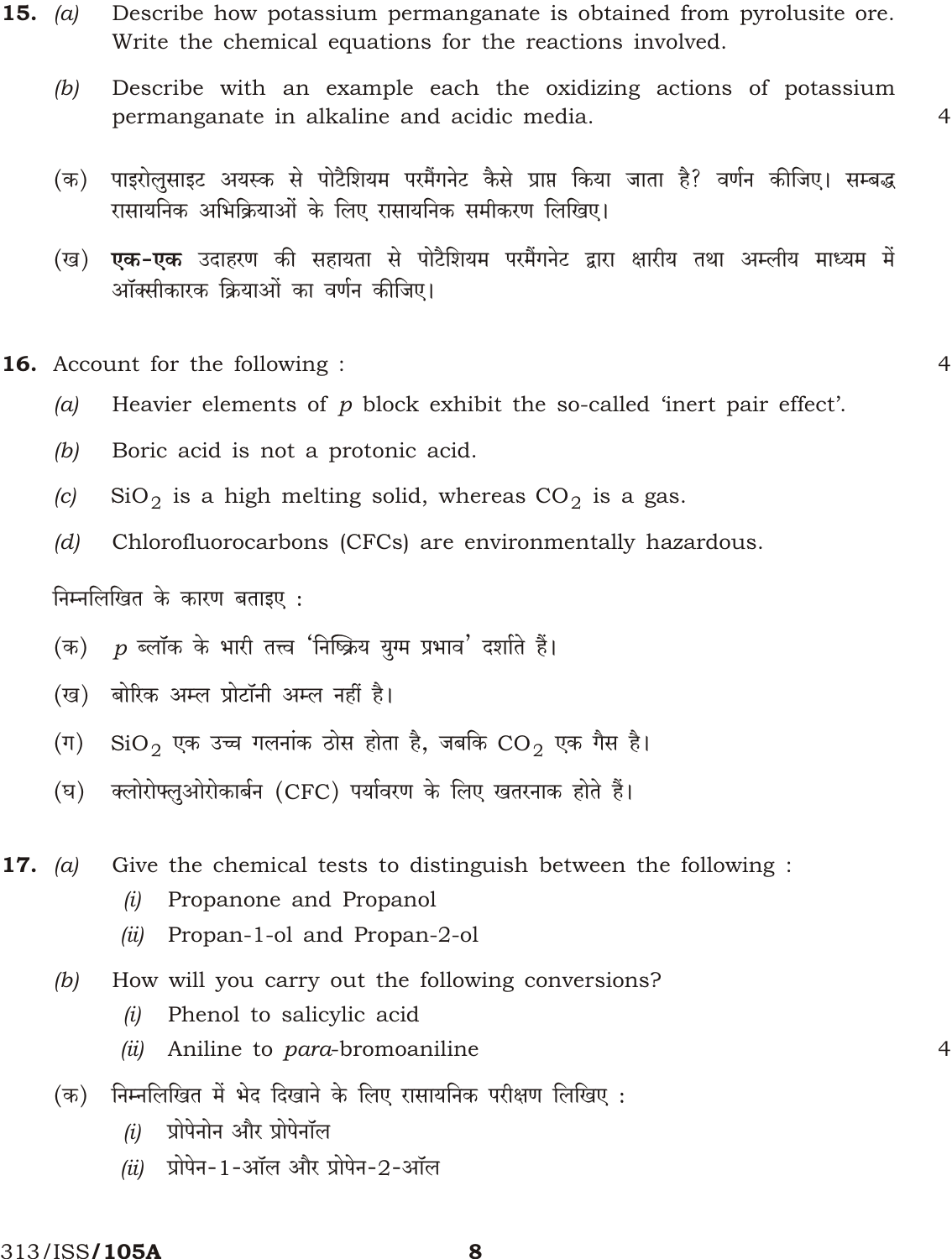- (ख) निम्नलिखित रूपान्तरण आप कैसे करेंगे?
	- फीनॉल से सैलिसिलिक अम्ल  $(i)$
	- एनिलीन से **पैरा**-ब्रोमोएनिलीन  $(ii)$
- On the basis of molecular orbital theory, explain the following : **18.** (a)
	- He<sub>2</sub> molecule does not exist.  $(i)$
	- $(ii)$  $O_2$  shows paramagnetic behaviour.
	- $(b)$ Account for the following:
		- $(i)$  There is a decrease in first ionization enthalpy from Mg to Al.
		- (ii) The ionization enthalpy of noble gases is the highest in their respective periods.
	- (क) आण्विक कक्षक सिद्धान्त के आधार पर निम्नलिखित की व्याख्या कीजिए :
		- He $_2$  अणु का अस्तित्व नहीं होता।  $(i)$
		- $(ii)$  O2 अनुचुम्बकीय व्यवहार दिखाता है।
	- (ख) निम्नलिखित के कारण बताइए:
		- Al से Mg की प्रथम आयनन एन्थैल्पी अधिक होती है।  $(i)$
		- (ii) अपने क्रमिक आवर्तों में उत्कृष्ट गैसों की आयनन एन्थैल्पी सबसे अधिक होती है।
- What is the second law of thermodynamics? Give its mathematical **19.** (a) expression. For a reaction, both  $H$  and  $S$  are positive. Predict the condition for the reaction to be spontaneous. What is the significance of  $T$  S in the expression  $G$  $H$   $T$   $S$ ?
	- $(b)$ Calculate the standard Gibbs' energy change for the reaction

CH<sub>3</sub>OH(I) 
$$
\frac{3}{2}
$$
O<sub>2</sub>(g) CO<sub>2</sub>(g) 2H<sub>2</sub>O(I)

at 298 K. The standard Gibbs' energy of formation of  $CH_3OH(1)$ ,  $CO_2(g)$ 166 27 kJ mol<sup>1</sup>, 394 36 kJ mol $^{-1}$ and and  $H_2O(l)$ are 237 12 kJ mol  $^1$  respectively.

(क) ऊष्मागतिकी का दूसरा नियम क्या है? इसका गणितीय व्यंजक लिखिए। किसी अभिक्रिया के लिए  $H$  और  $S$  दोनों ही धनात्मक हैं। इस अभिक्रिया को स्वतःप्रवर्तित होने के लिए क्या शर्त आवश्यक है? व्यंजक  $G$  H T S में T S की क्या महत्त्व है?

6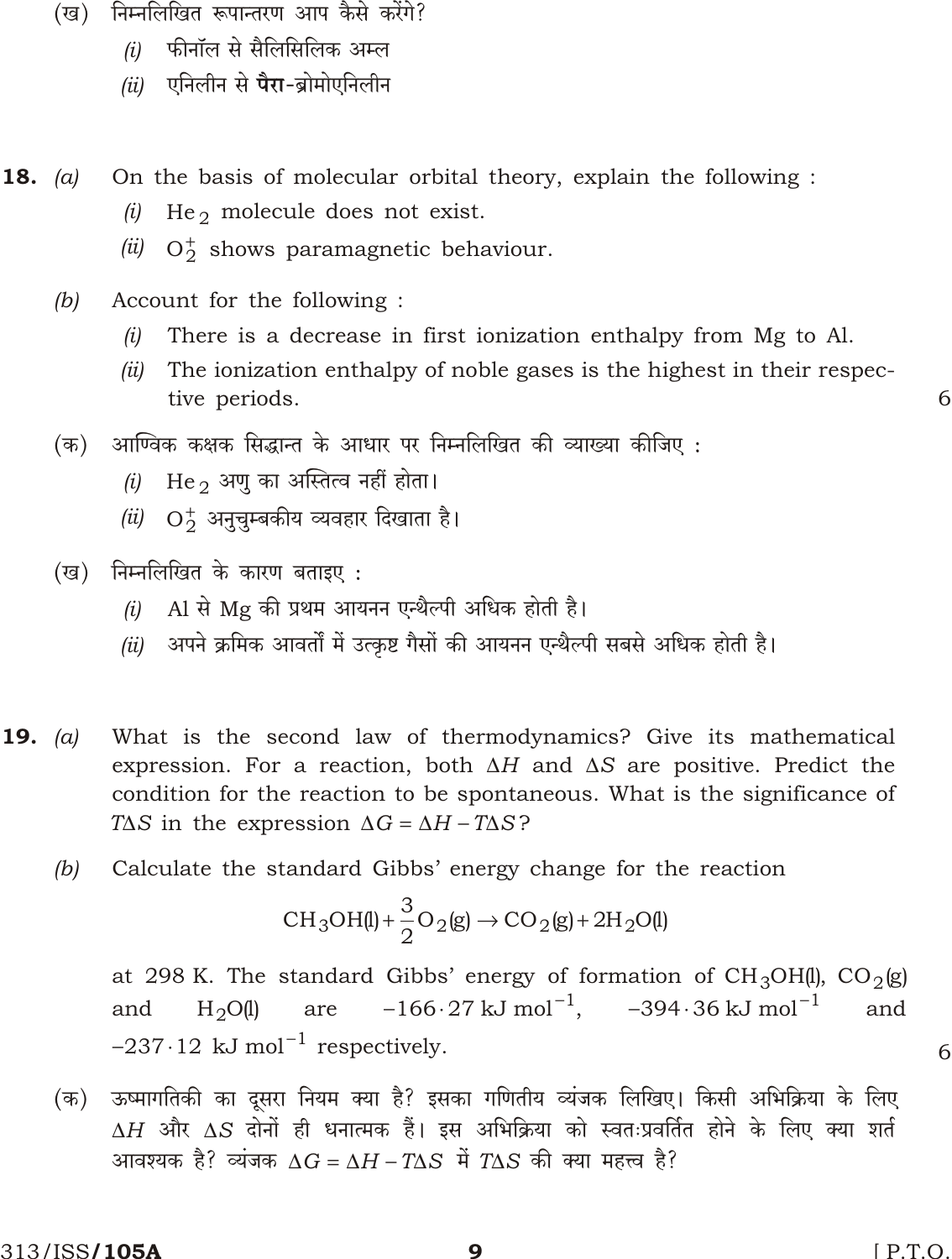(ख) 298 K पर निम्नलिखित अभिक्रिया का मानक गिब्ज ऊर्जा परिवर्तन परिकलित कीजिए :

CH<sub>3</sub>OH(I) 
$$
\frac{3}{2}
$$
O<sub>2</sub>(g) CO<sub>2</sub>(g) 2H<sub>2</sub>O(I)

दिया है, CH<sub>3</sub>OH(l), CO<sub>2</sub>(g) और H<sub>2</sub>O(l) की मानक गिब्ज संभवन ऊर्जा क्रमशः 166 27 kJ mol<sup>1</sup>, 394 36 kJ mol<sup>1</sup> और 237 12 kJ mol<sup>1</sup> है।

How would you account for the following? **20.** (a)

- Aldehydes are more reactive than ketones toward nucleophiles.  $(i)$
- (ii) The boiling points of aldehydes and ketones are higher than those of the corresponding hydrocarbons.
- Give two main structural differences between DNA and RNA.  $(b)$
- Complete the following reaction equations by giving the missing materials,  $(c)$ reagent or product as required :



निम्नलिखित के कारण लिखिए: (क)

- नाभिकस्नेही अभिकर्मकों के प्रति कीटोनों की अपेक्षा ऐल्डिहाइडें अधिक सक्रिय होते हैं।  $(i)$
- ्ऐल्डिहाइडों और कीटोनों के कथनांक तत्सम्बन्धी हाइडोकार्बनों की अपेक्षा अधिक होते हैं।  $(ii)$

- डी॰ एन॰ ए॰ और आर॰ एन॰ ए॰ में दो मुख्य संरचनात्मक भिन्नताएँ बताइए। (ख)
- $(\Pi)$ आवश्यक प्रारम्भिक पदार्थ, अभिकारक अथवा उत्पाद लिखते हुए निम्नलिखित अभिक्रिया समीकरणों को पर्ण कीजिए :

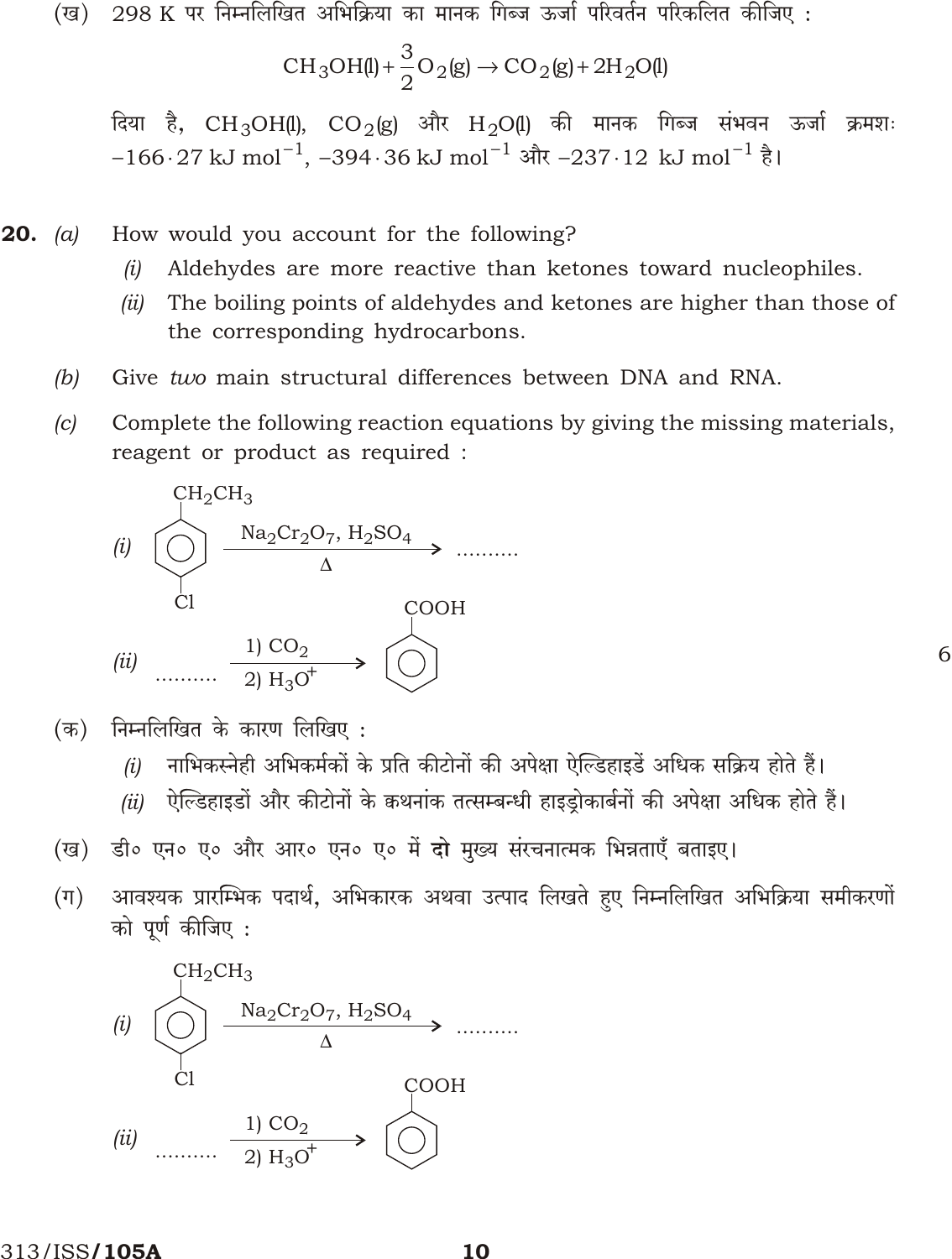#### **SECTION-B**

#### खण्ड–ब

### OPTION-I

### विकल्प–ा

# (Environmental Chemistry) (पर्यावरणीय रसायन)

- 21. What are environmental effects of acid rain? अम्लीय वर्षा के पर्यावरणीय प्रभाव क्या हैं?
- 22. Which heavy metal pollutant comes into the air from automobile exhausts, paint, ceramic and pesticide industries? What are its harmful effects? कौन-सा भारी धातु प्रदुषक वाहनों के धुएँ, पेंट, सिरेमिक और पीडकनाशी कारखानों से वायु में आ जाता है? इसके हानिकारक प्रभाव क्या हैं?
- **23.** How does cadmium enter the human body? List any three toxic effects of cadmium. कैडमियम मनुष्यों के शरीर में कैसे पहुँचता है? इसके किन्हीं **तीन** आविषालु प्रभावों को सूचीबद्ध कीजिए।
- **24.** (a) What are ionizing radiations? How are they produced?
	- $(b)$ Name any *three* manmade or anthropogenic sources of radioactive pollution and one accident in the past which led to high radioactive leakage.
	- आयनकारी विकिरण क्या होती हैं? यह कैसे उत्पन्न होती हैं? (क)
	- मानवनिर्मित या मानवोद्धवी रेडियोऐक्टिव प्रदूषण के किन्हीं **तीन** स्रोतों के नाम बताइए। भूतकाल में (ख) हुई किसी **एक** दुर्घटना का नाम बताइए जिससे उच्च रेडियोऐक्टिव रिसाव हुआ।
- **25.** (a) Explain the various physical pollutants that enter the water bodies. What are their effects and significances?
	- $(b)$ Why is chlorination not regarded the most desirable method of disinfecting polluted water? Which precaution is necessary before purifying the drinking water by chlorination? Mention two methods which are preferred over chlorination.
	- जलाशयों में प्रवेश करने वाले भौतिक प्रदूषकों की व्याख्या कीजिए। उनके प्रभाव और महत्त्व (क) क्या हैं?
	- क्लोरीनीकरण क्यों प्रदूषित जल को विसंक्रमित करने की सबसे बांछनीय विधि नहीं है? पेय जल (ख) को क्लोरीनीकृत करके शुद्ध करने से पहले क्या सावधानी आवश्यक है? उन **दो** विधियों को बताइए जिन्हें क्लोरीनीकरण के ऊपर प्राथमिकता देनी चाहिए।

 $\mathbf{1}$ 

 $\overline{2}$ 

 $\overline{4}$ 

6

 $\overline{2}$